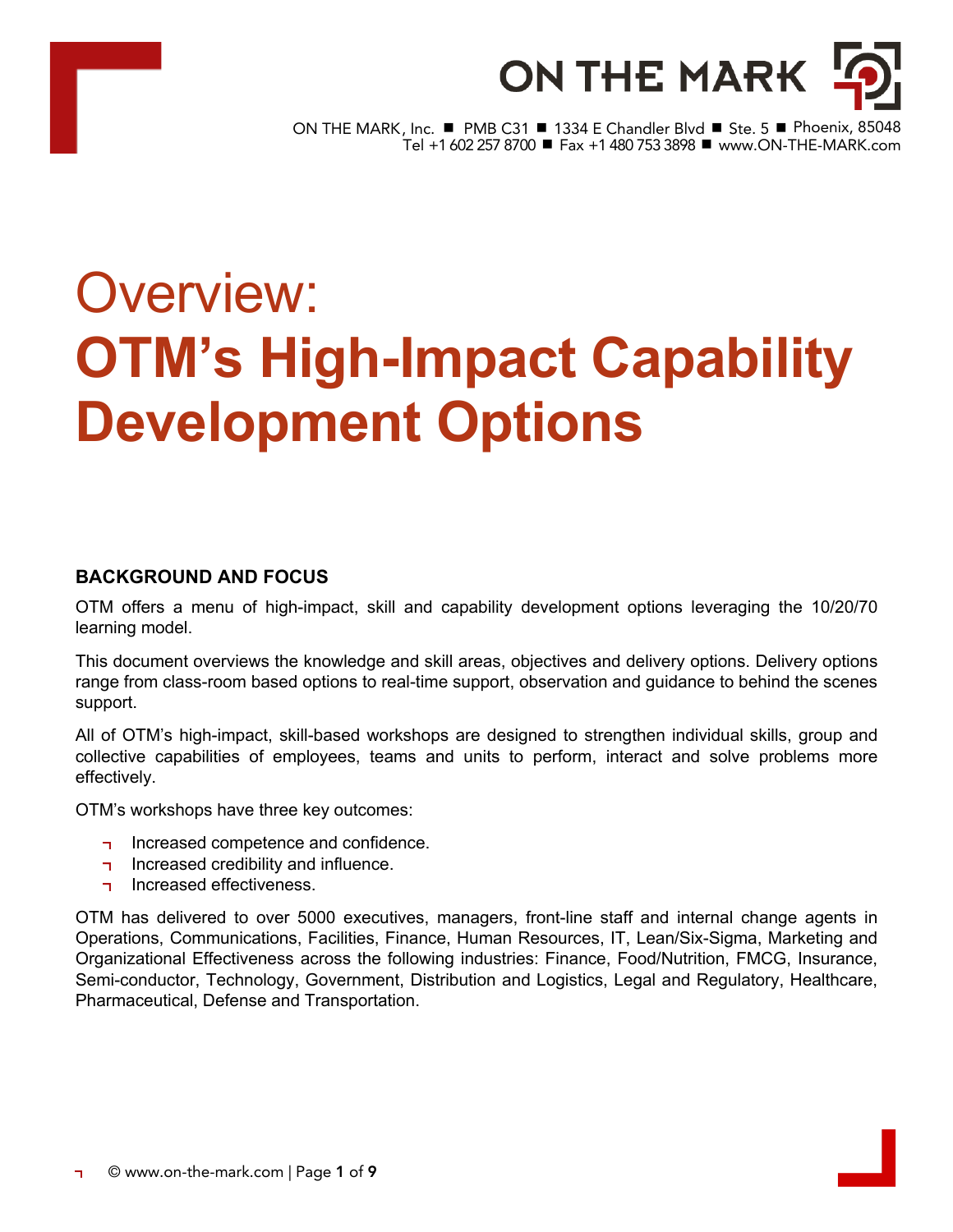

All OTM skill-based workshops include work-centered pre-work, use of real work and case studies as a vehicle for learning, in-between assignments and follow-up action plans. For 10/20/70 learning interventions, OTM includes OTJ, real time guidance support, observation and behind-the-scenes guidance and support.

# **DELIVERY OPTIONS:**

All of OTM workshops can be delivered in various delivery options depending on objectives, content, target audience. Delivery options include:

- § Executive primers 2 to 4 hours
- § Leaders/Managers concentrated skill-based workshop -1 day
- Skill-based, hands-on workshop delivery options
	- a. Two and one-half days to three days in length
	- b. Two 2-day sessions over 30 days
	- c. Five days in length
	- d. Classroom based milestones mixed with virtual learning events
	- e. 10/20/70 Mix OTJ, real-time support and behind the scenes.
- Natural work team/project based workshops for entire Sponsor/project teams. Proven to be highly beneficial for entire project teams to attend together. The benefits include addressing project issues together, gain a common understanding, methods and tools, complete common plans which propel and progress projects forward increasing their success.

# **DESCRIPTION OF FEATURES:**

All of OTM workshops are deliberately designed to be highly interactive and hands-on – in fact, 2/3's of the time will be spent hands-on and "doing" rather than more traditional talking at you for hours on end and causing death by PowerPoint slides!

Significant amounts of time will be spent working in small groups focused on real projects brought into the workshop by participants OR onsite directly with business leaders in your business. OTM's workshops are best described as a group consultation.

OTM teaches the theory, skills, tools and methods needed to be more successful in day-to-day roles. The skills, tools and methods taught directly reflect OTM's three decades of consulting with companies all around the world. So, not only do your people gain proven skills, tools and methods but they will learn the wisdoms, consequences and trade-offs that only come with the years of experience from doing this work.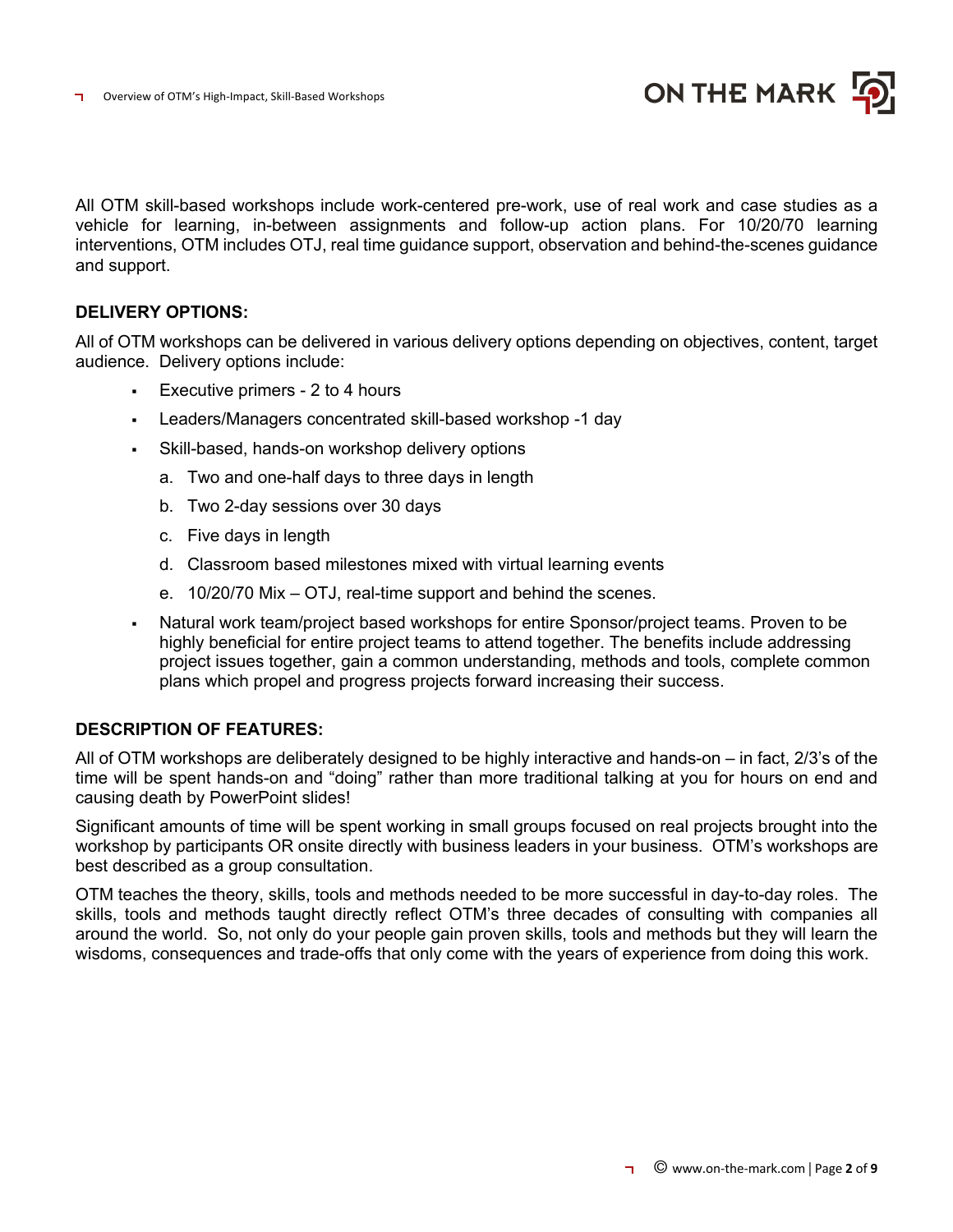

# **1.0 INTERNAL CONSULTING AND INFLUENCING WORKSHOP**

#### **OBJECTIVES**

a. Define a "consultation."

b. Explain the 3 basic consulting roles – their advantages and disadvantages in terms of responsibilities and power.

c. Learn and apply at least 3 organization development/business frameworks against a real business issue.

d. Explain the term "lens" as applied to effective internal consulting.

e. Recognize and recite the 6 Phases of a consultation and the steps associated with systematic and disciplined approach to internal consulting.

f. Know the 5 steps of contracting; practice contracting and contract on a real business issue.

g. Explain the two basic assumptions anchoring high-impact contracting.

h. Learn the step-by-step process for conducting an assessment. Differentiate between an assumed need versus a true need [root cause].

i. Conduct an assessment on a real business issue.

j. Learn the steps associated with the Planning Phase.

k. Plan out a series of "interventions" to address true need.

l. Differentiate between interventions targeting individuals, groups and organizations.

m. Work though the 6 phases of a consultation using a real business issue: Contracting, Assessment, Planning, Implementing, Evaluating and Closing

n. Explain the inherent advantages and disadvantages with being an "internal consultant" as compared to external.

#### **DELIVERY OPTIONS**

\* This workshop is no less than 4 days and requires each participant to bring in a real business issue to work on over the 4 days.

- This workshop is most effective delivered in two, 2-day sessions with about 3 weeks to one month apart to allow for the completion of an in-between assignment.
- This workshop allows for the substantive inclusion of "change" work to be taught as well. For example, IT staff not ONLY have to take into account the installation of a new/enhanced IT tool but its "quick adoption" by end users as well. This is where the change work comes into play – a skill sometimes lacking in IT professionals. Refer to 3.0 in this document for knowledge and skill objectives.
- This workshop can be supported by on-site and virtual shadow consulting by OTM Principals.
- It is strongly recommended that participants attend with their direct supervisors so as to ensure seamless transfer of skill and appropriate support and guidance post-workshop.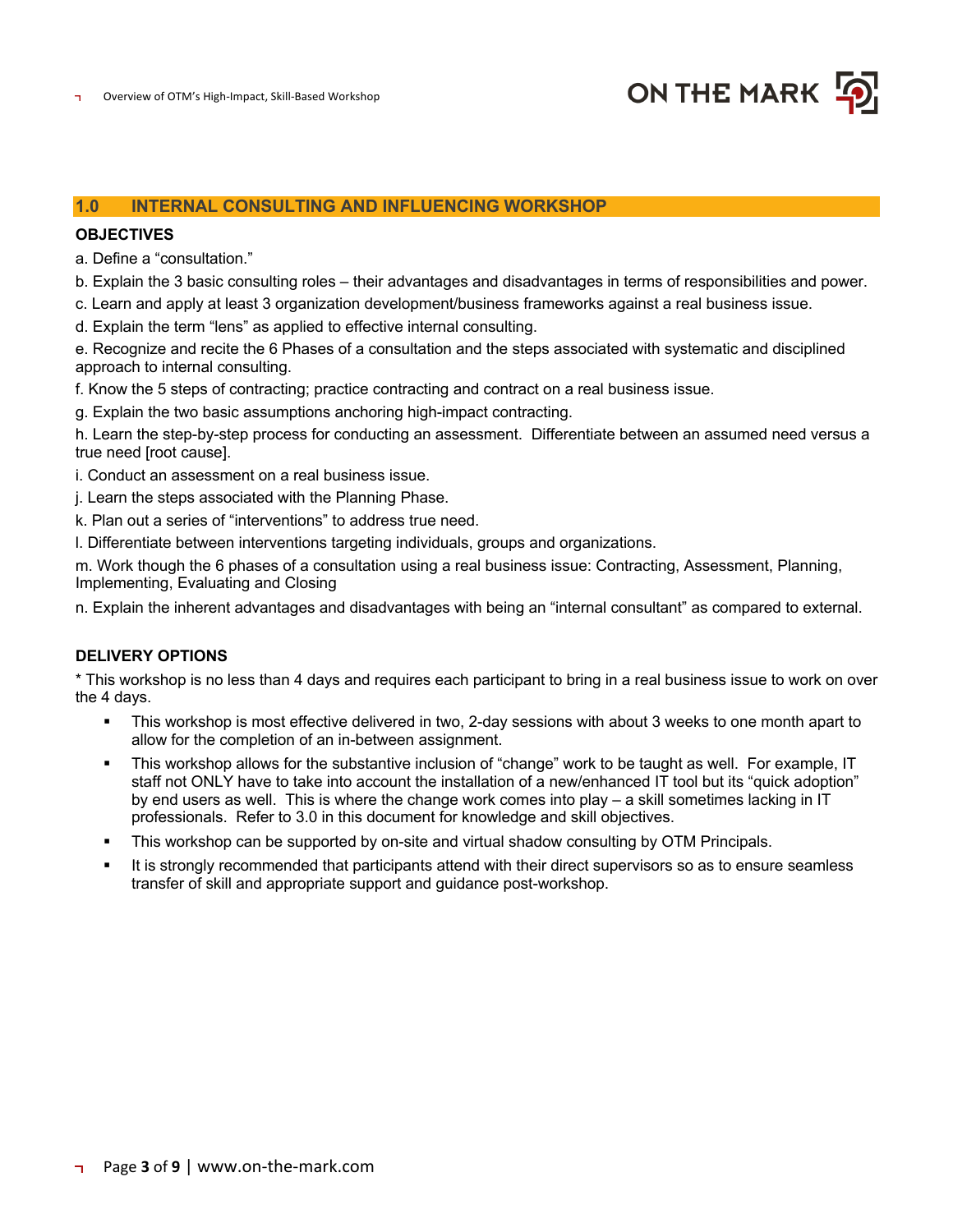

# **2.0 ORGANIZATION DESIGN AND BUSINESS TRANSFORMATION WORKSHOP**

#### **OBJECTIVES**

- a. Define organization design compared to restructuring, re-engineering and business process improvement.
- b. Know the six Phases of an organization design.
- c. Learn the grounding in the theory and models guiding organization design work.
- d. Define strategy and core competency. Describe the link between strategy and organization design.
- e. List and explain the six pure structure options along with their advantages and disadvantages.
- f. Identify and define key decision factors in organization design.
- g. Define lateral process and describe its significance in organization design.
- h. Assess the "fit" of your current structure in relation to your business strategy.
- i. Develop an enhanced structure for your business applying the previous concepts and principles.
- j. Able to explain the purpose and intent of organization design to your executive team.
- k. Plan out an organization redesign effort.
- l. Learn the trade-offs and consequences associated with the essential steps and activities to Org Design.

#### **DELIVERY OPTIONS**

*\* This workshop can be delivered in multiple ways: three-days in length, five-days in length, two-week residential, and classroom interventions supplemented by virtual learning events. Perfect for functions, project teams and groups desiring to learn the skills and methods. Executive primers can be done in 2-4 hr meetings.*

This workshop:

- Involves pre-work assignments, in-between assignments and action plans.
- Requires delegates to bring in a real project they are currently working on...
- Has proven highly beneficial for entire project teams to attend together including Sponsor, project managers and HR. The benefits of addressing project issues together, gaining a common understanding and frameworks, completing common plans will propel projects forward and increase their chances of proving successful.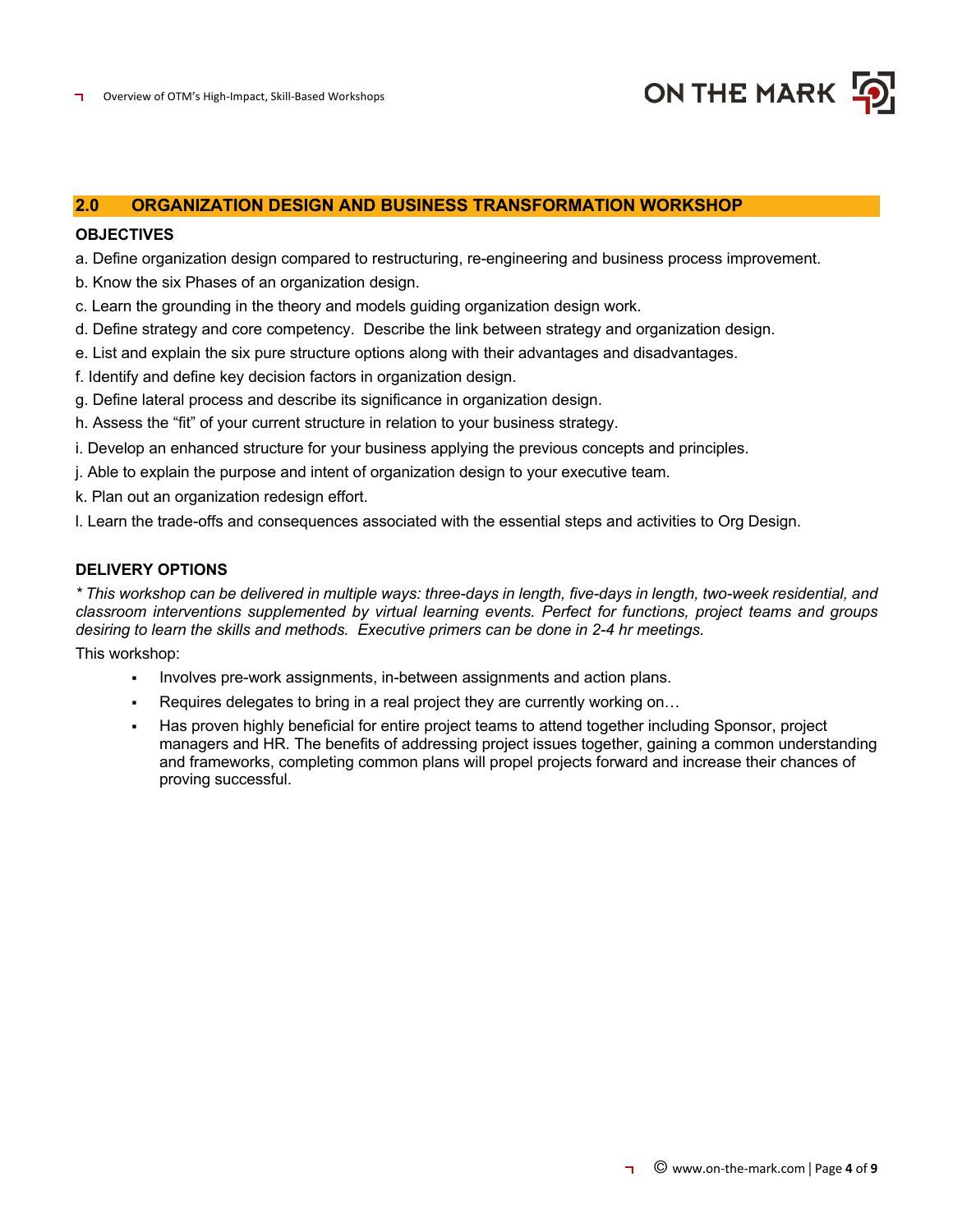

## **3.0 DRIVING CHANGE READINESS WORKSHOP (Organization Development)**

#### **OBJECTIVES**

a. Learn the values and principles anchoring the field of Organization Development and contrast with current-day business pressures and trends.

- b. Gain a step-by-step Definition of Organization Development and Socio/Technical Systems
- c. Define "change."
- d. Describe at least 3 reasons why change projects fail to consistently deliver a return-on-investment.
- e. Recognize and apply the 10 steps to developing readiness and accelerating change.
- f. Conduct a stakeholder analysis.
- g. Assess the type, depth and impact of change.
- h. Apply OD and business frameworks, models and lenses to real change efforts.
- h. Write a change strategy.
- i. Describe the significance of strong sponsorship in change efforts.
- j. Critically review the shortcomings and strengths of the current approach to change in your organization.
- k. Develop an integrated change plan using a real business issue.

#### **DELIVERY OPTIONS**

*\* No less than three days to learn the skills and methodology. Requires the use of real change initiatives to work on. Initiatives can be strategic or operational change. Executive primers and one-day workshops available to executives and managers.*

This workshop:

- Involves pre-work assignments, in-between assignments and action plans.
- Requires delegates to bring in a real change project they are currently working on...
- Has proven highly beneficial for entire project teams to attend together including Sponsor, project managers and HR. The benefits of addressing project issues together, gaining a common understanding and frameworks, completing common plans will propel projects forward and increase their chances of proving successful.
- § Can be combined with Consulting Workshop or the Organisation Design Workshop mentioned previously.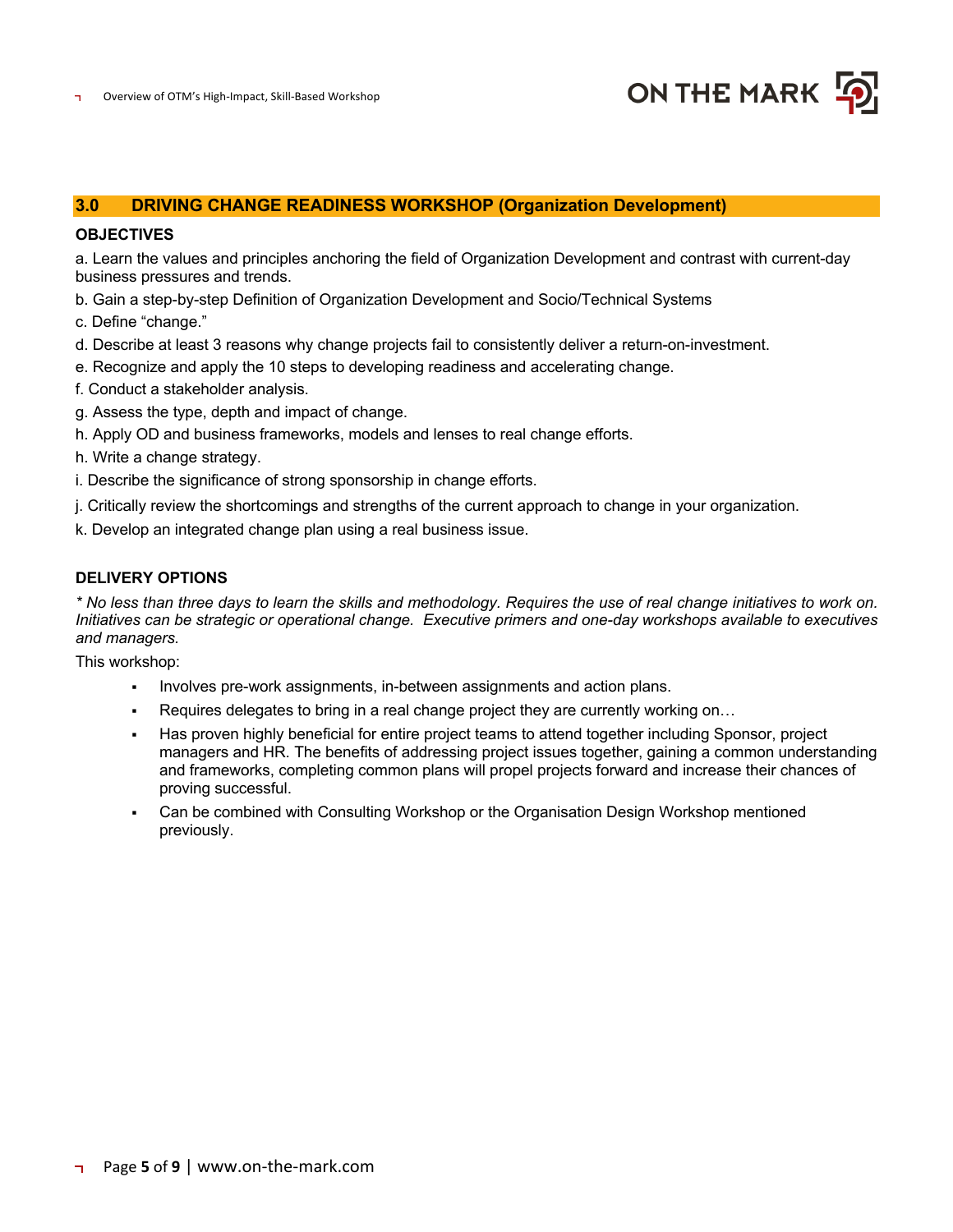

## **4.0 GROUP FACILITATION WORKSHOP (Beginner and Advanced)**

#### **OBJECTIVES**

By the end of this workshop, participants will have gained greater confidence and competence in individual and collective facilitation skills and techniques. Two-thirds of workshop time will be spent hands-on doing practical facilitation work. All participants get an opportunity to practice facilitating.

a. Define and demonstrate the facilitator's role and responsibilities.

b. Describe and work through the 4 phases of a group facilitation.

c. Confidently assess group needs and apply at least 5 different types of facilitation interventions.

d. Assess and intervene on group dynamics and stage of team development to improve a group's functioning.

e. Manage and leverage diverse points of view and communication styles to ensure group effectiveness.

f. Manage and positively cope while working with Senior Management teams.

g. Be conscious and aware of the impact facilitators have on the group.

h. Plan, design and develop an agenda for at least one facilitated event.

i. Learn to facilitate 'off the cuff' when required and manage stepping in and out of facilitator role.

j. Learn at least 10 facilitator techniques to guide a group's process and task.

k. Use contracting as a way to manage expectations and differentiate between assumed and true needs.

l. Learn the steps and tools associated with effective meetings.

m. Practice, practice, practice with lots of feedback from OTM and peers.

#### **DELIVERY OPTIONS**

*\* No less than three-days in length with no more than 16 participants per two OTM instructors per workshop due to the hands-on nature of the workshop.*

This workshop:

- Involves pre-work assignments and leaving with a completed design and agenda for upcoming facilitation.
- Requires delegates to bring in a real facilitation meeting/event they are currently working on...
- Has proven highly beneficial for facilitation teams to attend together. The benefits of addressing facilitation issues together, gaining a common understanding and frameworks, completing common plans, agendas and designs will propel projects forward and increase their chances of proving successful.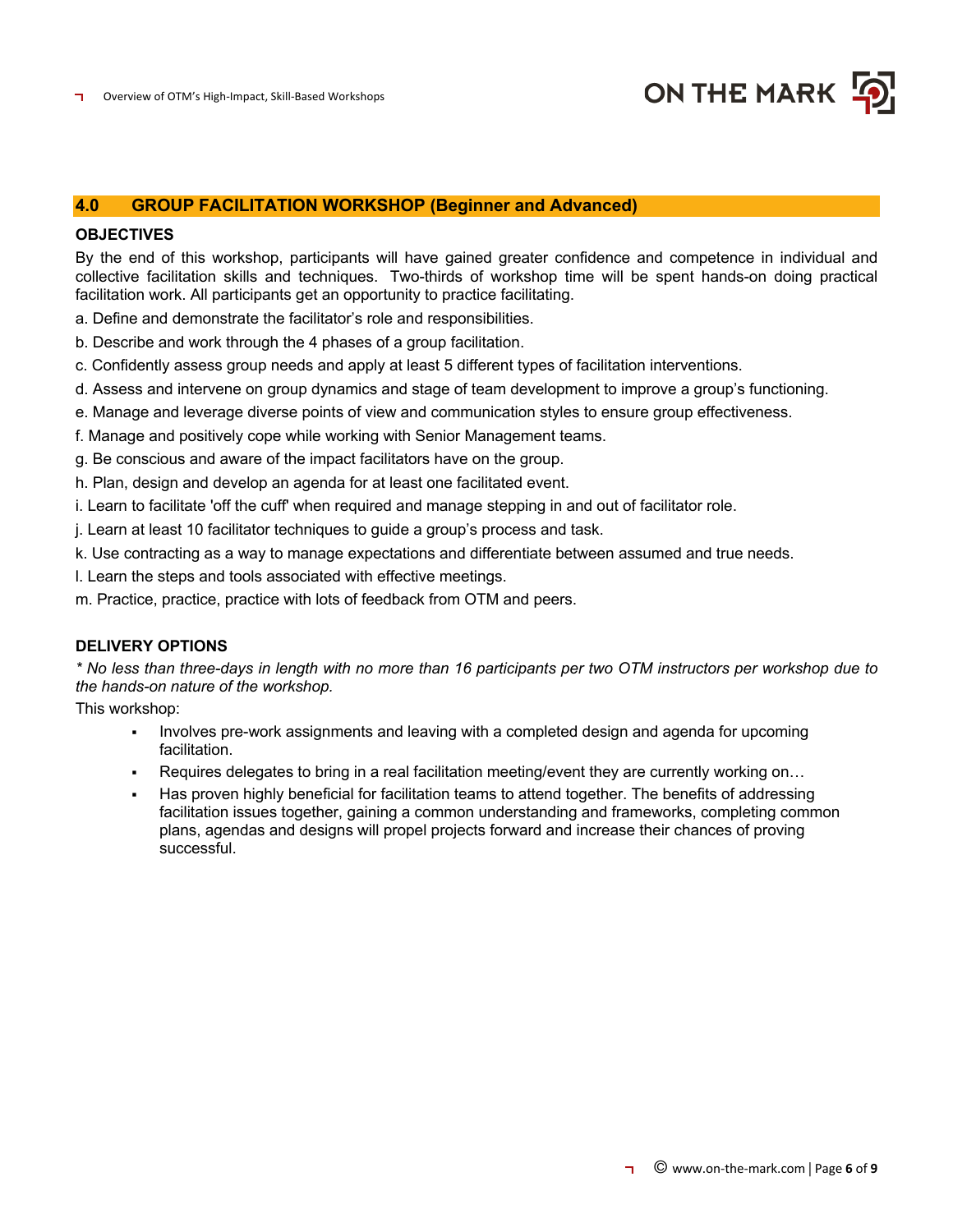

# **5.0 INTERPERSONAL EFFECTIVENESS**

#### **OBJECTIVES**

- a. Define personal communication filters and filters of choice.
- b. Learn basic communication theory and apply a practical communication model.
- c. Define active listening and use active listening during practice and real application.
- d. Communicate using "I-messages."
- e. Understand and utilize 3 types of feedback.
- f. Describe characteristics of useful feedback and the rules of engagement when giving or receiving feedback.
- g. Recite the 4 conflict positions and their significance and recognize the steps to conflict resolution.
- h. Practice and apply the four step approach to more effective communication.

# **DELIVERY OPTIONS**

*\* Delivered in one and two day workshops. Ideal for teams and natural work groups to attend…*

#### **6.0 MBTI ASSESSMENT**

## **OBJECTIVES**

- a. Learn about the MBTI; what it assesses and what it doesn't assess.
- b. Know and describe how the MBTI works.
- c. Recognize 16 different types and associated behavioral indicators; implications and strategies for managing.
- d. Identify your own type and assess against report.
- e. Identify team/group/leader strength.
- f. Learn the best way to solve problems utilizing the strengths of the 16 types.
- g. Use the MBTI for effective work/project teams, interpersonal communication and leadership.
- h. Learn the 10 guidelines for typewatching.
- i. Apply MBTI to team dynamics and group challenges.

# **DELIVERY OPTIONS**

*\* No less than 6 hours. Can be done virtually over a series of calls or webinars. Ideal for teams to attend…*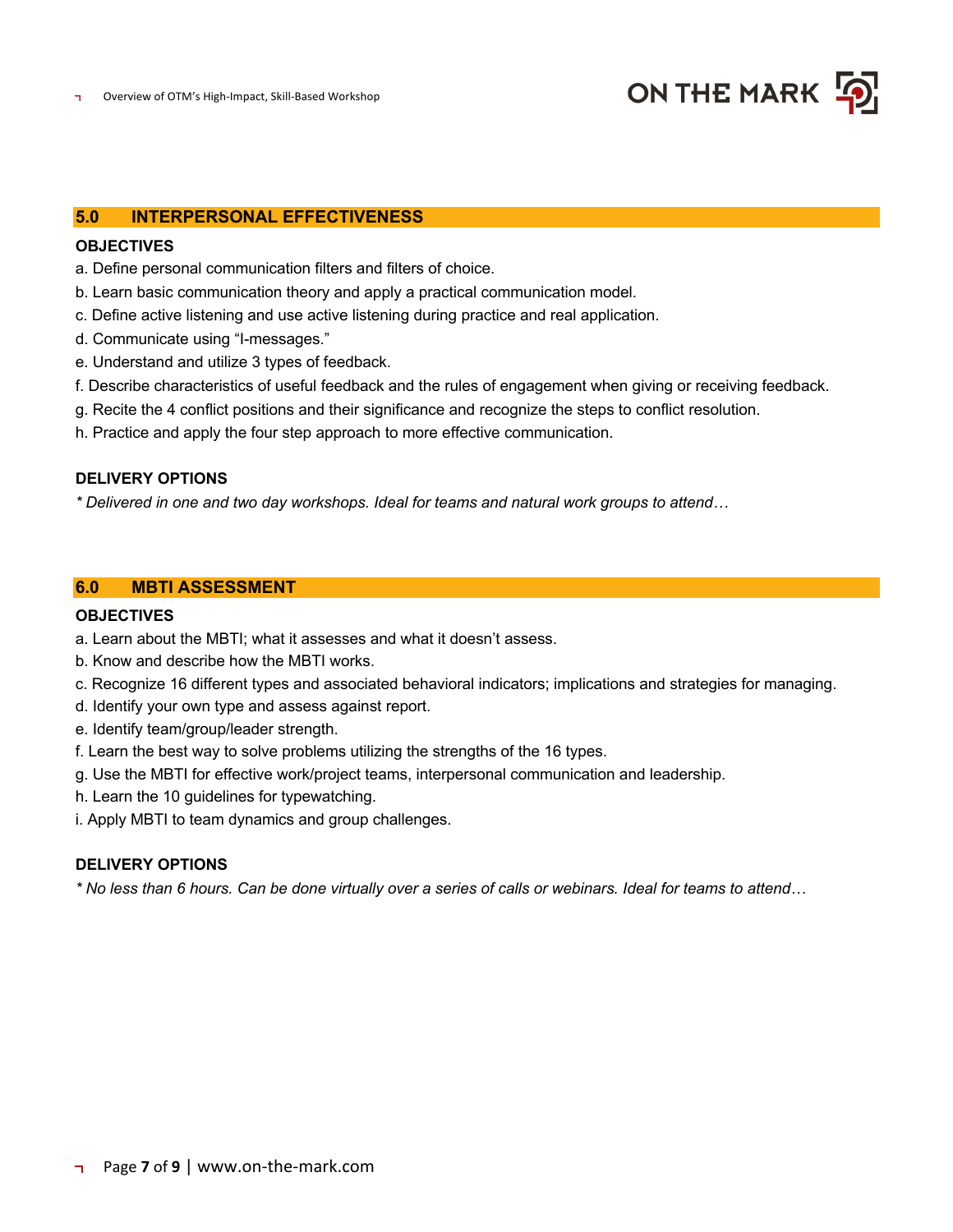

# **7.0 TEAM-BASED PROBLEM SOLVING WORKSHOP**

# **OBJECTIVES**

- a. Learn and apply a disciplined, fact-based approach to problem solving.
- b. Recite the 4 Phases of problem solving methodology the steps in each Phase.
- c. Differentiate between a symptom and root cause.
- d. Develop robust problem statements based on facts.
- e. Describe the 10 common pitfalls in problem solving.
- f. Develop and test solutions.
- g. Learn at least 5 ways to make decisions.
- h. Learn the significance of proper sponsorship for problem solving teams.

#### **DELIVERY OPTIONS**

*\* Ideally three-days in length split into two 1.5 day workshops with up to two weeks in between. Requires the use of a real business issues to solve. Ideal for teams and natural work groups to attend together…*

## **8.0 CONTRACTING**

# **OBJECTIVES**

- a. Learn and apply a disciplined, step-by-step approach to contracting creating rock-solid agreements.
- b. Learn the key steps, activities, pitfalls and wisdoms of high-impact contracting.
- c. Gain a simple yet impactful three-step planning model.
- d. Apply and practice the science and art of high-impact contracting.
- e. Learn to work with different leader-types and how to influence.
- f. Develop iron-clad agreements addressing both human dynamics as well as tangible outputs.

# **DELIVERY OPTIONS**

*\* One day and two-days in length. Ideal for teams and natural work groups who support other areas of the business and work through influence rather than authority.*